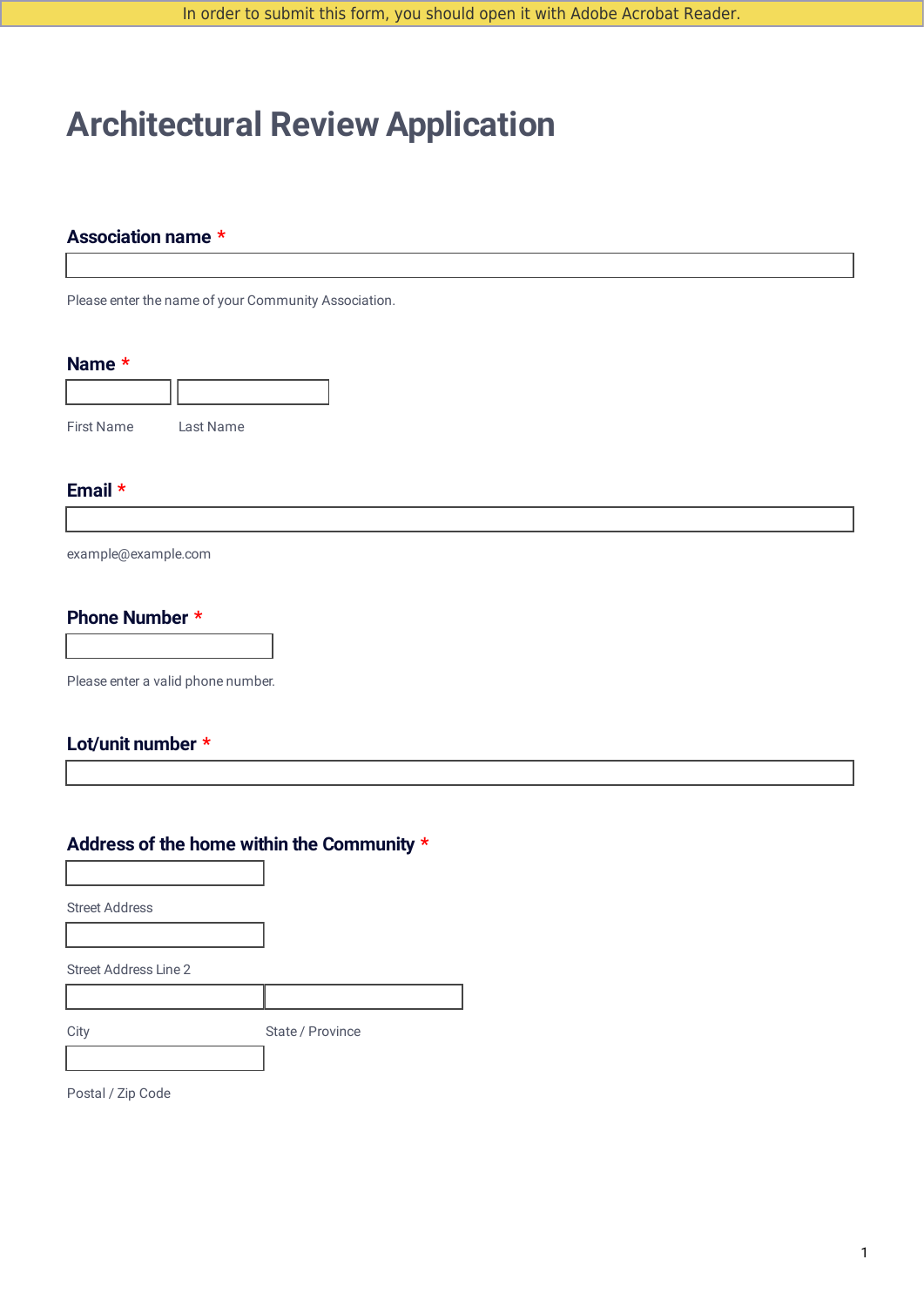# **Category 1**

- 
- 
- $\square$  Deck/Patio Replacement (same size & location)  $\square$  Driveway Replacement (same size & material)
- $\Box$  Retaining wall (height less than 2 ft)  $\Box$  AC unit / Heat Pump
- Removal of hazardous tree (Certified Arborist Report required)
- 

## **Category 2**

- 
- $\Box$  Roof Replacement (different style & color)  $\Box$  Storage/Shed
- 
- $\Box$  Planter Strip modification
- $\Box$  Tree Removal (non-hazardous tree)  $\Box$  Gazebo, Canopies & Pergolas
- $\Box$  New Deck / New Patio  $\Box$  Exterior Modifications

# **Category 3**

- $\Box$  Room addition/Home extension  $\Box$  Permanent Pool
- $\Box$  Major Landscaping improvement  $\Box$  Structure Alteration
- 

## **Provide a full scope and details of the project \***

- $\square$  Exterior Painting (same colors)  $\square$  Roof Replacement (same style & color)
- $\Box$  Fence Replacement (same style & location)  $\Box$  Fence Installation (Association approved style)
	-
	-
	- Solar Panel
- $\square$  Tree Planting  $\square$  Minor Landscaping Improvement
- $\square$  Exterior Painting (different colors)  $\square$  New Fence or Replacement (different style)
	-
- $\Box$  Artificial Turf  $\Box$  Retaining wall (height more than 2 ft)
	- □ Driveway Extension or Change of Material; Add **Driveway**
	-
	-
	-
	-
- $\square$  Detached Structure/Building  $\square$  Additional Dwelling Unit (ADU)